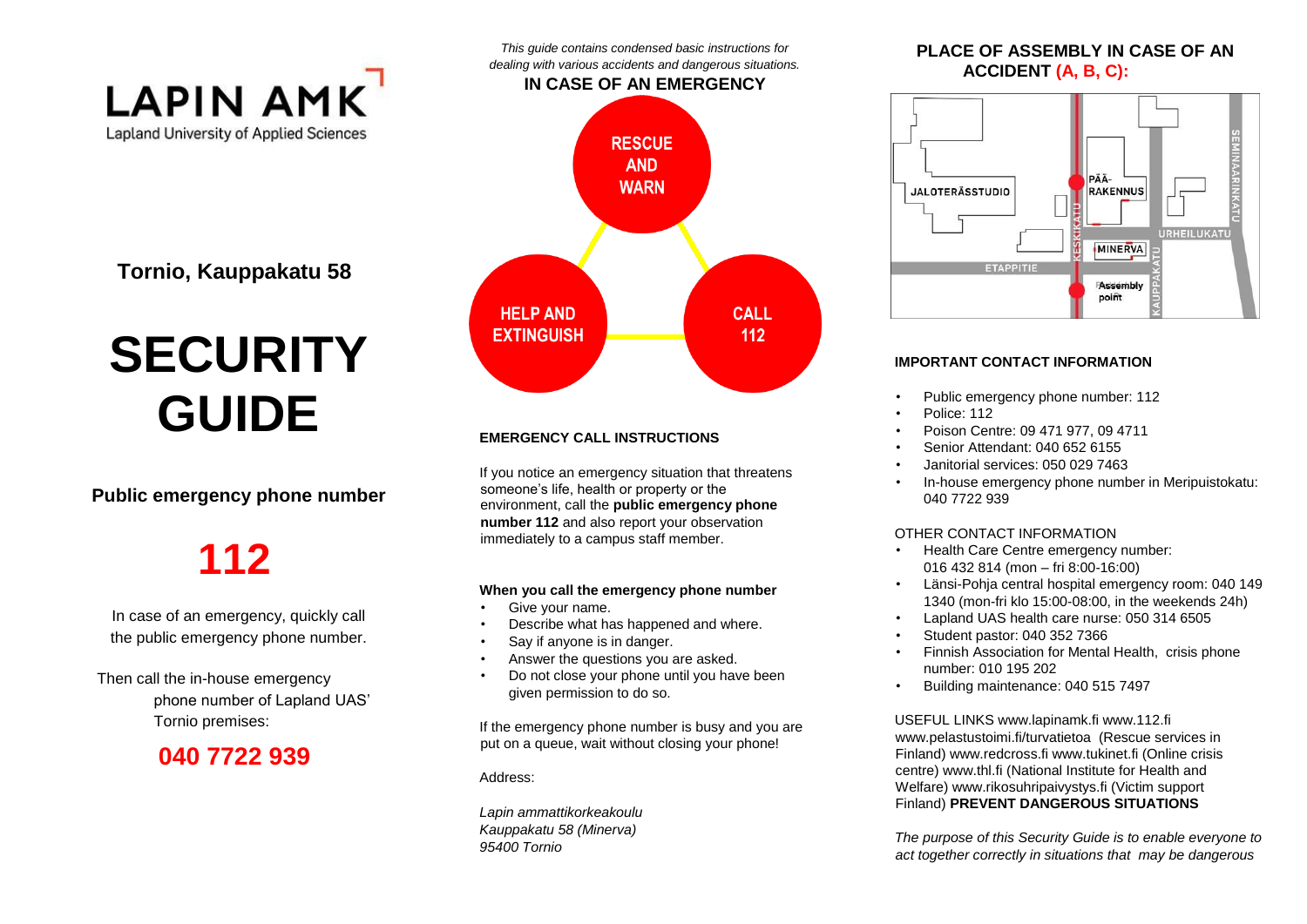*to people, property or buildings. The first prerequisite for daily security is to prevent dangers.* 

- Familiarise yourself carefully with instructions on what to do in case of an accident or dangerous situation.
- Familiarise yourself beforehand with exit routes and the location of fire extinguishing equipment.
- Maintain tidiness and order on the Campus. Keep your workplace tidy.
- Report any suspicious activity or persons to a senior attendant. Report any dangerous situations, lapses of security or faulty equipment to your superior/teacher or a senior attendant.
- Smoke only in designated places and put your cigarette out in an ashtray.
- Access cards and keys are personal and must not be given to anyone else. If you lose your access card or key, report the loss to a senior attendant immediately.
- Students are obligated to work under the supervision of the staff and follow instructions. Staff members must be familiar with their tasks.
- Take care of your personal belongings. Keep valuable belongings out of view.
- Do not discuss confidential matters in public; note that online communities are also public forums.
- Usernames and passwords are personal and must not be given to anyone else. If you cannot remember your user name or password or if you suspect any wrongdoing, contact computing support.
- Follow information security instructions.

#### • http://itinfo.luc.fi

#### **IN CASE OF A FIRE**

**Rescue** anyone in danger immediately. **Warn** others in the building and tell them to get out. **Call** 112. Also call the Campus inhouse emergency phone number, if possible. **Extinguish** the fire if you think it's possible. Do not, however, put yourself in danger. **Limit** the spread of the fire by closing the doors and windows.

**Guide** rescuers to the site.

Exit from the building using the shortest route possible. Go to the place of assembly (see map on back cover). Remember that you must not leave the place of assembly until permission is given to do so. Notice of a fire is given with a fire alarm bell, by PA announcements and by shouting.

**REMEMBER! Poisonous gases produced by a fire pose the greatest danger.** 

#### **IN CASE OF AN ACCIDENT OR ATTACK OF ILLNESS**

**Rescue.** Assess the situation and rescue, if possible. Is the victim breathing; is his/her heart beating? In case of an electric shock, can you turn off the electricity? **Call** 112, if necessary. Do not close your phone until you have been given permission to do so.

**Help.** Administer first aid if you know how. If necessary, ask for help from someone who knows how. Do not leave the victim alone.

#### **GOING INSIDE A BUILDING FOR COVER**

It may be necessary to go inside a building for cover in case of a radiation or gas leak or a threat of violence.

If it is not possible to exit from the building:

- Call the public emergency phone number and describe who you are, where you are and what has happened.
- Go into a protective room.
- Close the doors and windows.
- In case of a fire or a gas leak, seal the cracks around the doors with clothing, for example, to prevent smoke from entering the room.
- Wait for instructions and help to arrive.

#### **INSTRUCTIONS IN CASE OF THEFT OR ROBBERY**

Remain calm, do not resist the thief. Do not try to be a hero. Make note of the thief's identifying features.

Note the manner of escape and possible accomplices. Call for help as soon as it is possible to do so safely. **IF YOU MEET A THREATENING PERSON**

- Remain calm.
- Keep your distance from the threatening person. Do not turn your back to him/her.
- Call for help, if necessary. Try to call without the person noticing.
- Speak clearly and briefly; avoid staring. Act flexibly and matter-of-factly.
- Remain calm and try to win time so someone else would arrive on the scene.
- Do not underestimate the threatening person or situation.
- Avoid quick movements.
- Do not allow yourself to be provoked; do not provoke the person.
- If the situation gets violent, call 112. Rescue anyone in danger, warn others and seek cover.
- Do not try to be a hero.

#### **IF YOU RECEIVE A THREATENING CALL**

- Remain calm. Attract other people's attention, for example by writing on a piece of paper.
- Make note of the caller: gender, dialect, peaceful/nervous, etc. Try to find out what, where and when?
- Remember what you heard and write it down.
- Immediately report the matter to the police via 112 and to a senior attendant. Inform also the inhouse safety and security number 040 7722 939.

The following rescue signs and other signs are posted in the building.